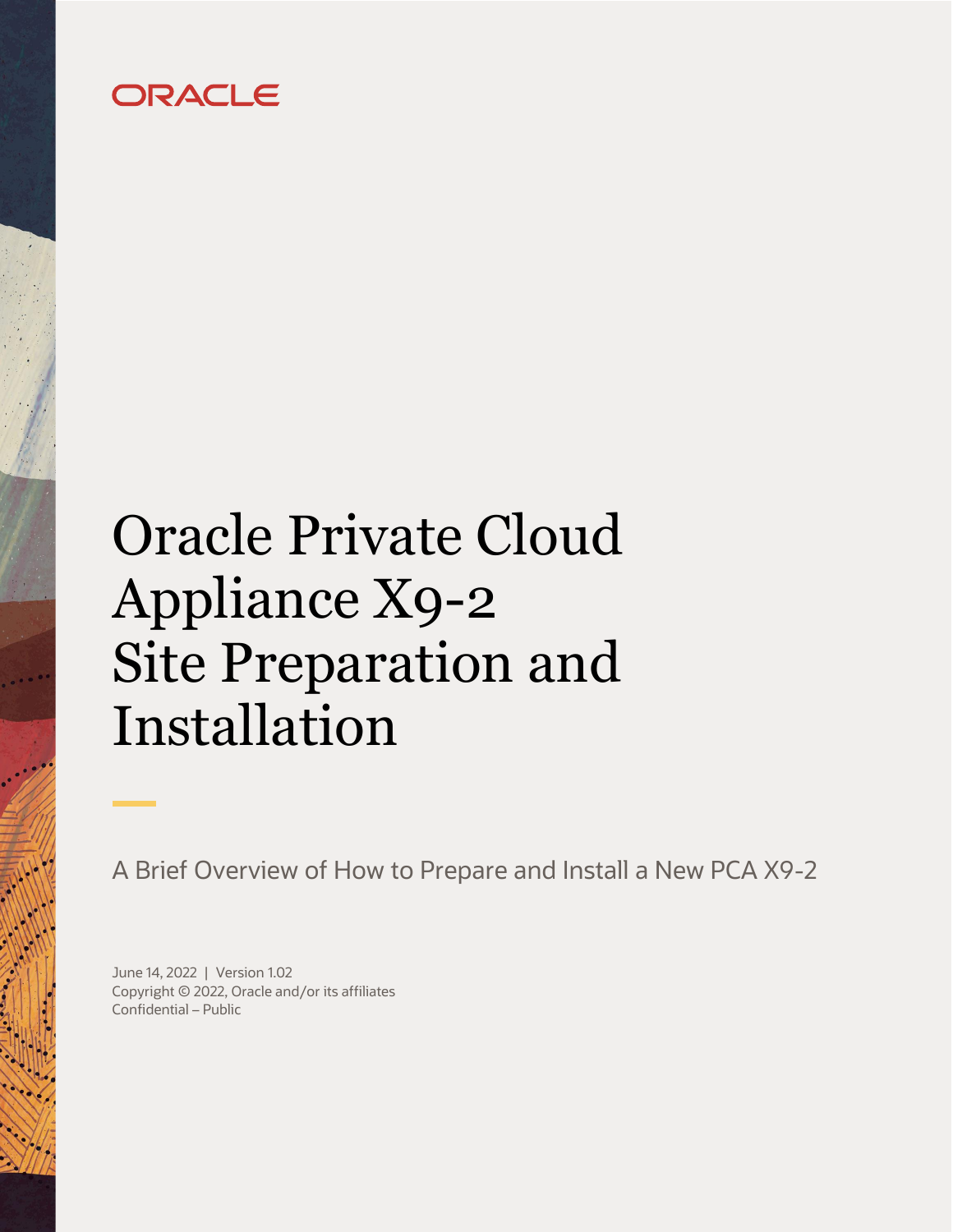## <span id="page-1-1"></span>**PURPOSE STATEMENT**

<span id="page-1-0"></span>This document provides an overview of features and enhancements included in release <Release>. It is intended solely to help you assess the business benefits of upgrading to [<Release>](#page-1-0) and to plan your I.T. projects.

### <span id="page-1-2"></span>**DISCLAIMER**

This document in any form, software or printed matter, contains proprietary information that is the exclusive property of Oracle. Your access to and use of this confidential material is subject to the terms and conditions of your Oracle software license and service agreement, which has been executed and with which you agree to comply. This document and information contained herein may not be disclosed, copied, reproduced or distributed to anyone outside Oracle without prior written consent of Oracle. This document is not part of your license agreement, nor can it be incorporated into any contractual agreement with Oracle or its subsidiaries or affiliates.

This document is for informational purposes only and is intended solely to assist you in planning for the implementation and upgrade of the product features described. It is not a commitment to deliver any material, code, or functionality, and should not be relied upon in making purchasing decisions. The development, release, and timing of any features or functionality described in this document remains at the sole discretion of Oracle.

Due to the nature of the product architecture, it may not be possible to safely include all features described in this document without risking significant destabilization of the code.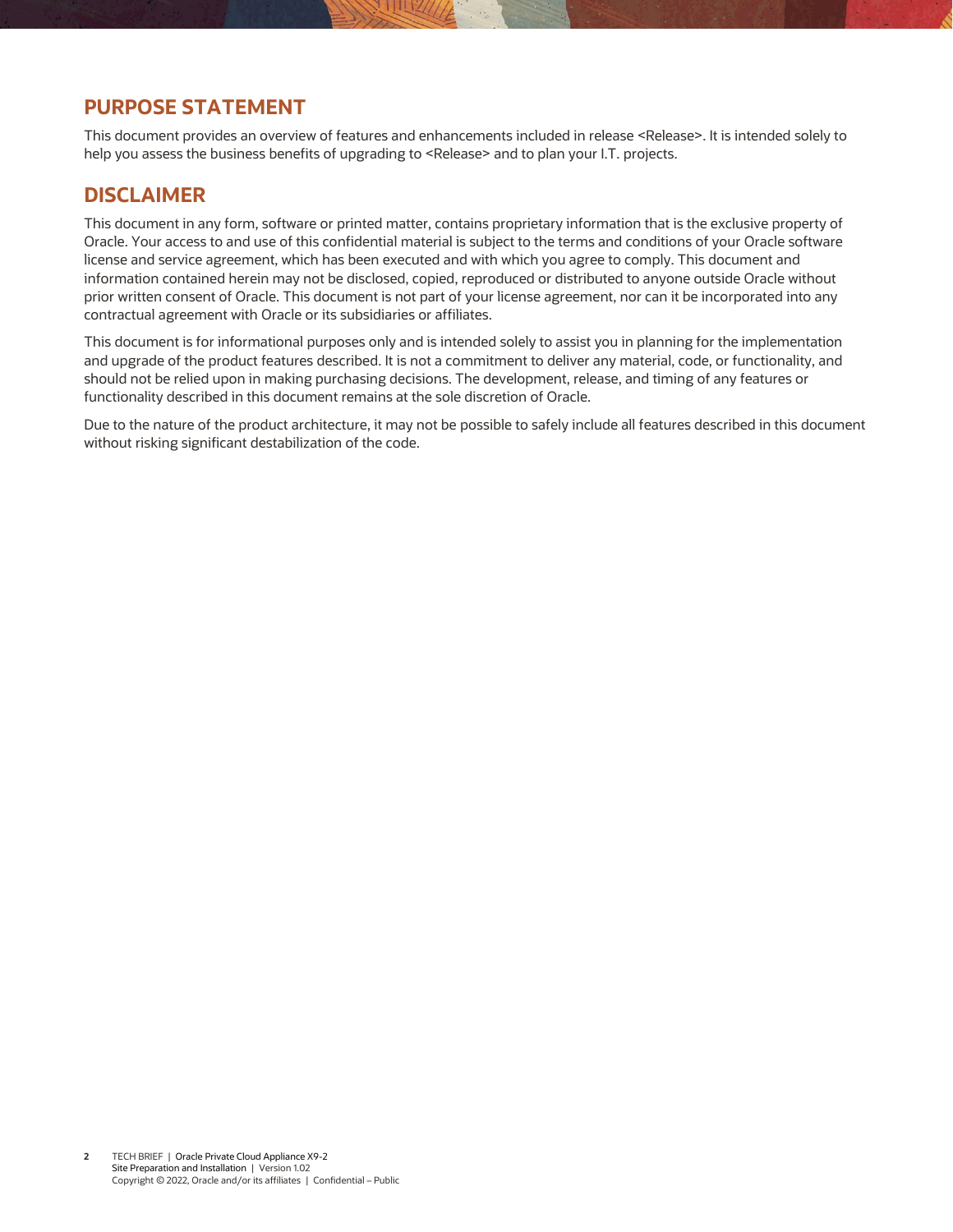# **TABLE OF CONTENTS**

| <b>Purpose Statement</b>      | 2  |
|-------------------------------|----|
| <b>Disclaimer</b>             | 2  |
| <b>Introduction</b>           | 4  |
| <b>Site Requirements</b>      | 4  |
| <b>Delivery and Setup</b>     | 5  |
| <b>Power On</b>               | 5  |
| <b>Initial Configuration</b>  | 6  |
| <b>Initial Administration</b> | 12 |
| <b>Summary</b>                | 13 |
|                               |    |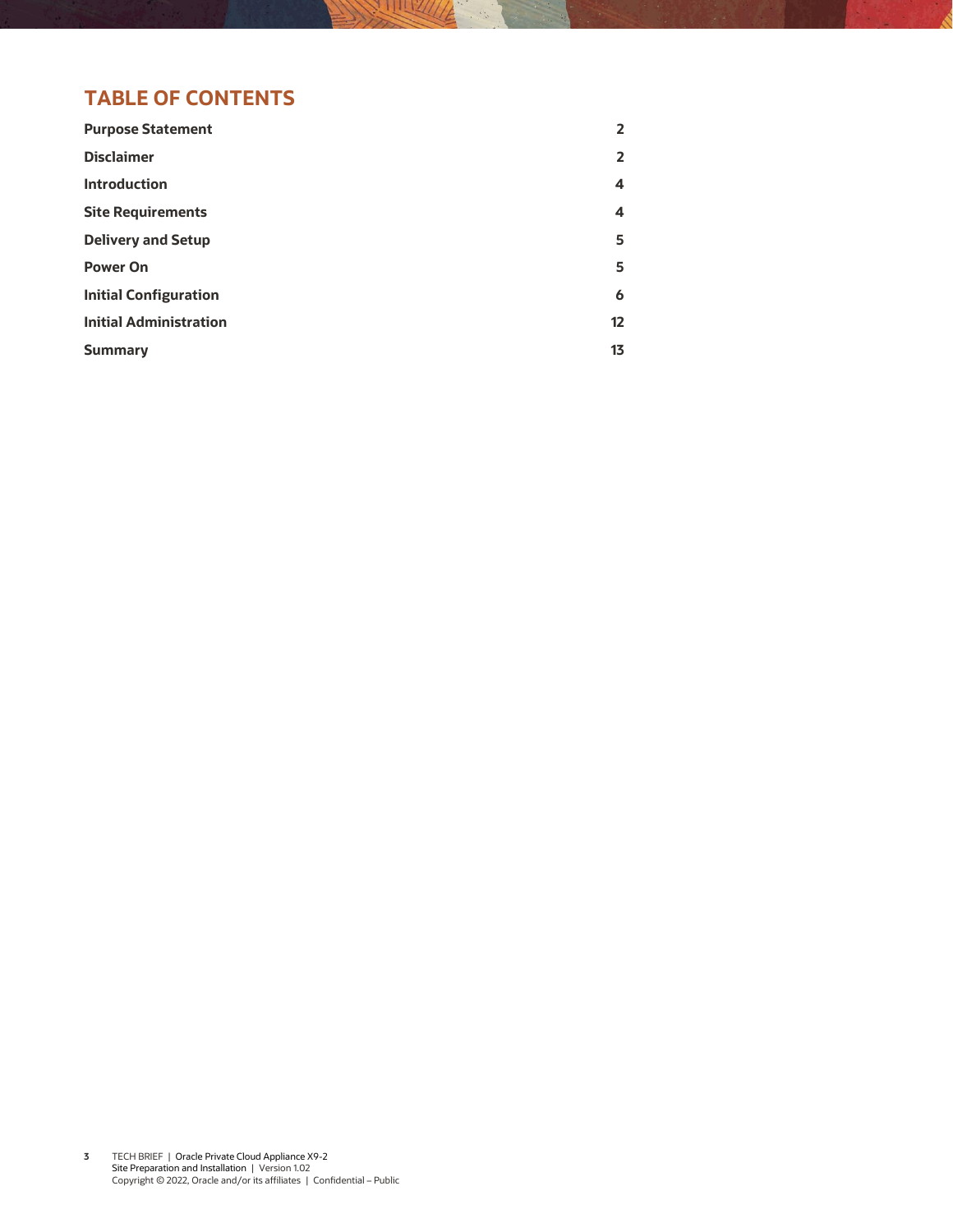# <span id="page-3-0"></span>**INTRODUCTION**

This Tech Brief provides best practices and guidance for installing the Oracle Private Cloud Appliance X9-2 discussing the current process for the initial installation and configuration of the new Oracle Private Cloud Appliance X9-2.

For the first wave of installs, Oracle Advanced Customer Services (ACS) installation will be required, but it is still good to be familiar with the process.

The initial install of a system is an important part of the customer experience. Fortunately, the physical installation processes for the PCA X9-2 will be familiar and the initial configuration is simple. It is familiar because physical installation is extremely similar to previous generations of PCA. Initial configuration is simple because it is all wizard-driven. As with anything else, proper planning also plays a large role in the success of an installation.

It is worth noting that even though the installation process is familiar and simple, the administration and use of the PCA X9- 2 is a completely new experience. People will not be able to rely on their previous administrative knowledge of PCA systems. This means that product training for the PCA X9-2 will be very important. Therefore, please take the time to attend product training on the PCA X9-2 prior to delivery. Everyone should understand what can be done with the PCA X9-2, how those things are accomplished, and how the system should be configured to achieve your desired results.

We will cover some basic steps on how the system is delivered and initially configured. These steps will include:

- Site Requirements
- Delivery and Set-up
- Power On
- Initial Configuration
- Initial Administration

#### <span id="page-3-1"></span>**SITE REQUIREMENTS**

The site requirements are a topic that will be very familiar to anyone that has been involved with the installation of an Oracle Engineered System in the past, and so they will not be explicitly enumerated here. The official site installation guide can be found with the other PCA X9 official documentation at this location:

<https://docs.oracle.com/en/engineered-systems/private-cloud-appliance/3.0/install-3.0.1/index.html>

First, need to highlight some important preparation steps. Site requirements should all be checked prior to the hardware being delivered. This includes:

- Making sure the receiving area for the PCA X9-2 can handle the dimensions of the packaged rack
- Ensuring that the path from the receiving area to the data center floor is clear and that the rack can physically be moved along that route
- Verifying that cooling and electrical needs have all been addressed with the customer's data center operations team

There are multiple PDU options available for the PCA X9-2 depending on country, data center power availability, and expected PCA capacity. We can use 15kVA single or three-phase PDU, a 22kVA single phase, and a 24kVA three phase PDU. Each PCA X9-2 will have two of these PDUs included in the base rack to provide redundant power to the components.

It is critical to complete the PCA X9-2 Initial Installation Checklist, which is found in the PCA documentation library. The link to the PCA X9-2 Initial Installation Checklist can be found here:

[https://docs.oracle.com/en/engineered-systems/private-cloud-appliance/3.0/install-3.0.1/install-checklists.html#install](https://docs.oracle.com/en/engineered-systems/private-cloud-appliance/3.0/install-3.0.1/install-checklists.html#install-interview-worksheet)[interview-worksheet](https://docs.oracle.com/en/engineered-systems/private-cloud-appliance/3.0/install-3.0.1/install-checklists.html#install-interview-worksheet)

<span id="page-3-2"></span>There are key functional decision points that need to be made for the installation and having them well thought out based on the target environment is a key factor in having a smooth installation. We will review some of those decision points later in this document.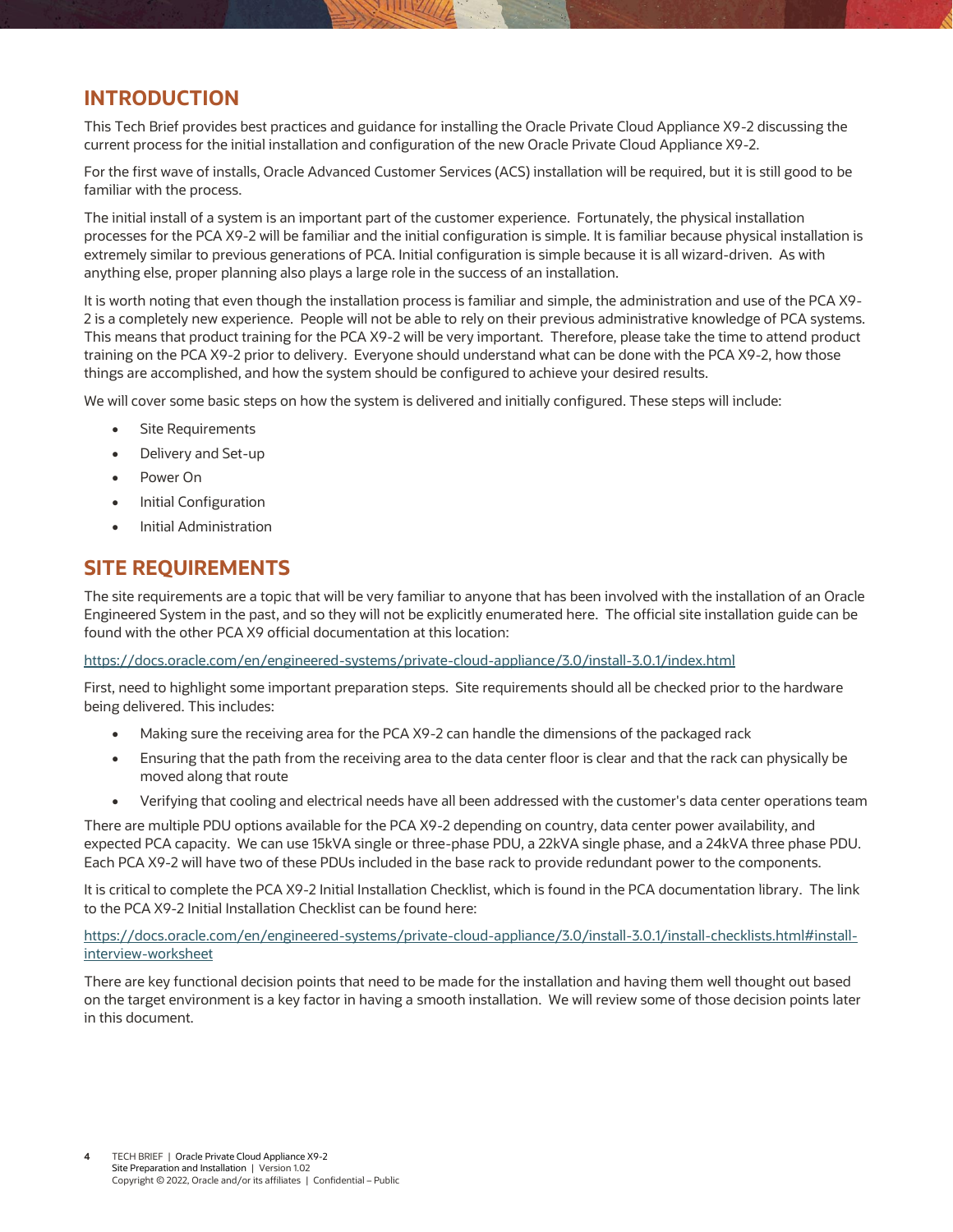#### **DELIVERY AND SETUP**

For those who have worked with previous generations of PCA, another point of familiarity will be the physical network cabling. As with previous generations, the PCA X9-2 needs cabling to be done prior to system power-up. We make these connections prior to powering up the rack for a number of reasons, but one of the key reasons is that this is a security feature of the system. By shutting down any ports that are not connected, it prevents an intruder from simply walking up and plugging into one of the open ports.

The Cabling Requirements table below illustrates the options that the customer have for connecting their PCA X9-2 to a network. It is organized by minimum configuration to maximum configuration, and then sorted by the desired network speed. There are four more options than what is covered here, but those are for customers that do not want a dedicated administrative network. In that scenario, the data path and management path for the rack will be on the same physical connections. This is not recommended for production installations. The complete version of this table is located in Section 4.4 of the PCA X9-2 Installation Guide in the documentation library as Table 4.1. This document is located here:

[https://docs.oracle.com/en/engineered-systems/private-cloud-appliance/3.0/install-3.0.1/install-hardware.html#install](https://docs.oracle.com/en/engineered-systems/private-cloud-appliance/3.0/install-3.0.1/install-hardware.html#install-network-connect)[network-connect](https://docs.oracle.com/en/engineered-systems/private-cloud-appliance/3.0/install-3.0.1/install-hardware.html#install-network-connect)

| <b>Use Case</b>                                                    | <b>Network Speed</b> | <b>Cables Required Ports</b> |                                   | <b>Administration Network Port</b> |
|--------------------------------------------------------------------|----------------------|------------------------------|-----------------------------------|------------------------------------|
| Minimum Configuration with<br><b>Administration Network</b>        | 10Gbit or 25Gbit     | 4 splitter cables            | Port 1 on each spine<br>switch    | Port 5 on each spine switch        |
| Minimum Configuration with<br><b>Administration Network</b>        | 40Gbit or 100Gbit    | 4 direct cables              | Port 1 on each spine<br>switch    | Port 5 on each spine switch        |
| <b>Maximum Configuration with</b><br><b>Administration Network</b> | 10Gbit or 25Gbit     | 10 splitter cables           | Ports 1-4 on each spine<br>switch | Port 5 on each spine switch        |
| Maximum Configuration with<br><b>Administration Network</b>        | 40Gbit or 100Gbit    | 10 direct cables             | Ports 1-4 on each spine<br>switch | Port 5 on each spine switch        |

*Table 1: Cabling Requirements*

It is critical that BOTH spine switches are cabled into the customer's data center switches – this ensures proper system redundancy. It is also important to note that we use LACP on these up-links, and that customer switches should explicitly specify the intended connection speed. Finally, the use of vPC will be determined by whether a customer uses Static or Dynamic routing for the rack, which we will discuss more in the Initial Configuration section of this document.

#### <span id="page-4-0"></span>**POWER ON**

Initial system power up is also similar to the process followed with earlier generations of the PCA. It is critical to make sure that the switches, disk enclosures (DEs) and Oracle ZFS Storage Appliance ZS9-2 heads are powered on first, because without the ZFS appliance, the services on the management nodes (MNs) that depend on that ZFS storage being available will fail. Once the ZFS appliance is up, it is safe to proceed with the powering up the management nodes. Finally, like current PCA generations, the compute nodes (CNs) are not powered up manually - they are turned on automatically by the MNs through their hardware discovery processes.

<span id="page-4-1"></span>Also similar to previous PCA generations, a bastion laptop is needed to connect to the rack on port 2 of the Cisco 9348 management switch. Note that the IP address of the bastion has changed from previous generations and is now 100.96.3.254. Once that connection has been made, open up a browser and point it to https://100.96.2.32:30099, which is the primary Management Node virtual IP address (VIP). Initial configuration of the system can now begin.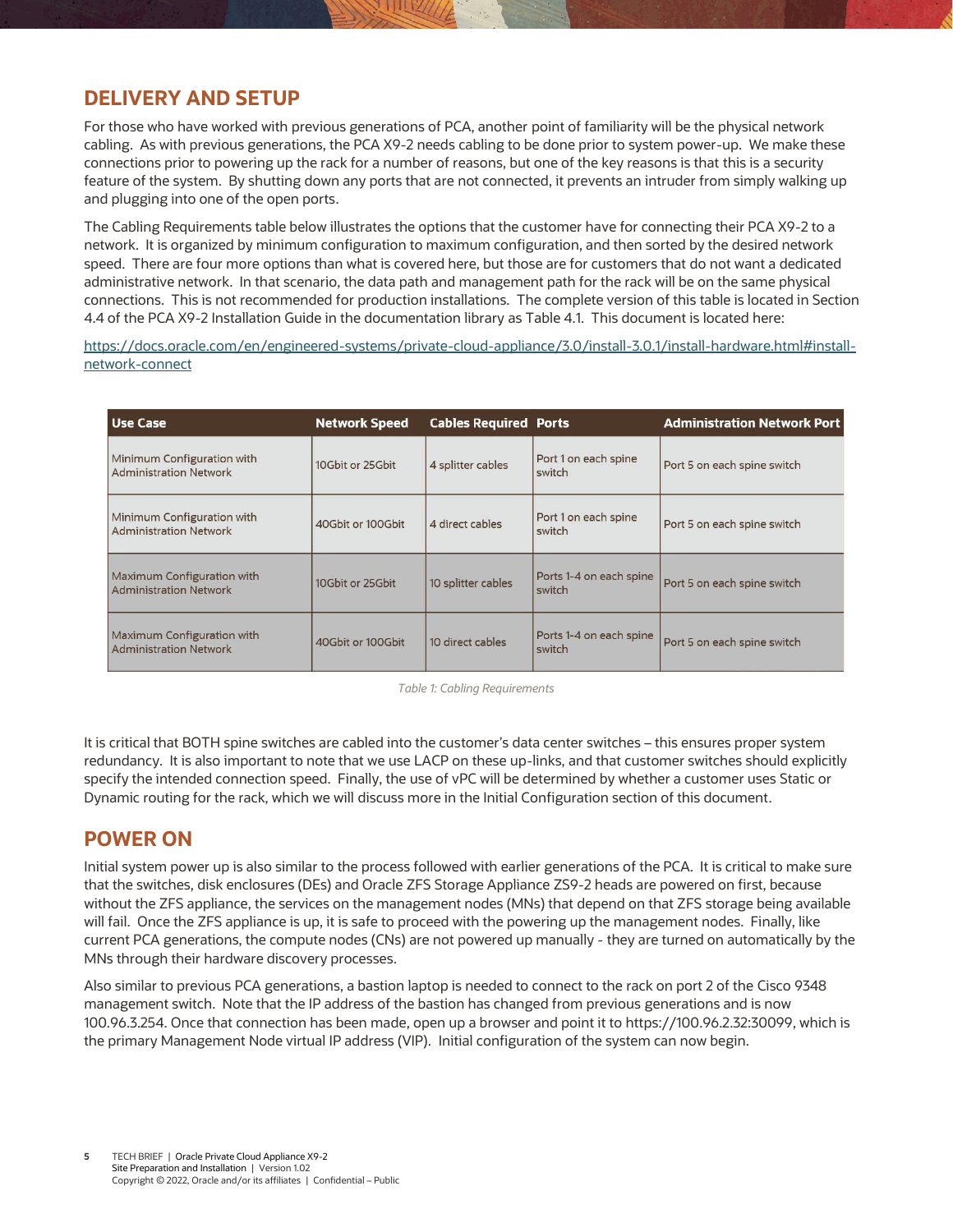# **INITIAL CONFIGURATION**

There are two options for initial configurations. Either the browser can be used to make use of the PCA First Boot Wizard, or the PCA-ADMIN CLI can be used to complete initial configuration. It is generally recommended that customers use the First Boot Wizard, so we will now review what information is required to complete that.

Previously in this brief, it was mentioned that it was important for the customer to complete the PCA X9-2 Initial Installation [Checklist,](https://docs.oracle.com/en/engineered-systems/private-cloud-appliance/3.0/install-3.0.1/install-checklists.html#install-checklist-components) which is found here:

[https://docs.oracle.com/en/engineered-systems/private-cloud-appliance/3.0/install-3.0.1/install-checklists.html#install](https://docs.oracle.com/en/engineered-systems/private-cloud-appliance/3.0/install-3.0.1/install-checklists.html#install-checklist-components)[checklist-components](https://docs.oracle.com/en/engineered-systems/private-cloud-appliance/3.0/install-3.0.1/install-checklists.html#install-checklist-components)

We are now at the point where we need the information from that checklist to continue with the installation.

**NOTE:** It is important to have a well thought out plan for this part of the installation because there are some things in this process that are very difficult to change once they're initially configured.

Placeholders should never be used for unknown values in the PCA First Boot process with the intention of coming back and re-configuring them later.

After connecting a laptop or workstation to Port 2 on the management switch and configuring the IP address on the laptop to be 100.96.3.254, point the browser t[o https://100.96.2.32:30099](https://100.96.2.32:30099/) to get to the PCA First Boot wizard.

This initial setup process does several things, including creation the System Enclave administrator account and the configuration of IP routing and networking options for the rack. The first step that you will be presented with is the creation of the System Enclave administrative account.

| <b>ORACLE</b> Private Cloud Appliance                                                                                                                               |
|---------------------------------------------------------------------------------------------------------------------------------------------------------------------|
| <b>Private Cloud Appliance First</b><br><b>Boot</b>                                                                                                                 |
|                                                                                                                                                                     |
| <b>Create Your Administrative Account</b>                                                                                                                           |
| Administrative Username                                                                                                                                             |
| admin                                                                                                                                                               |
|                                                                                                                                                                     |
| Confirm Administrative Password<br>Administrative Password *                                                                                                        |
|                                                                                                                                                                     |
| The password entered must be 12 or more<br>Reguleed<br>characters, and must contain at least one<br>uppercase and one lowercase character, a<br>cumber and a symbol |

The password created here must conform to the system standards. Oracle PCA X9-2 passwords must contain at least 12 characters with at least one of each: uppercase character, lowercase character, digit, punctuation character, and no double quote ('"'). When this step is complete, you will be logged out of the system and will need to log in again with the credentials that were just created. The next step is the collection of the system's identification details.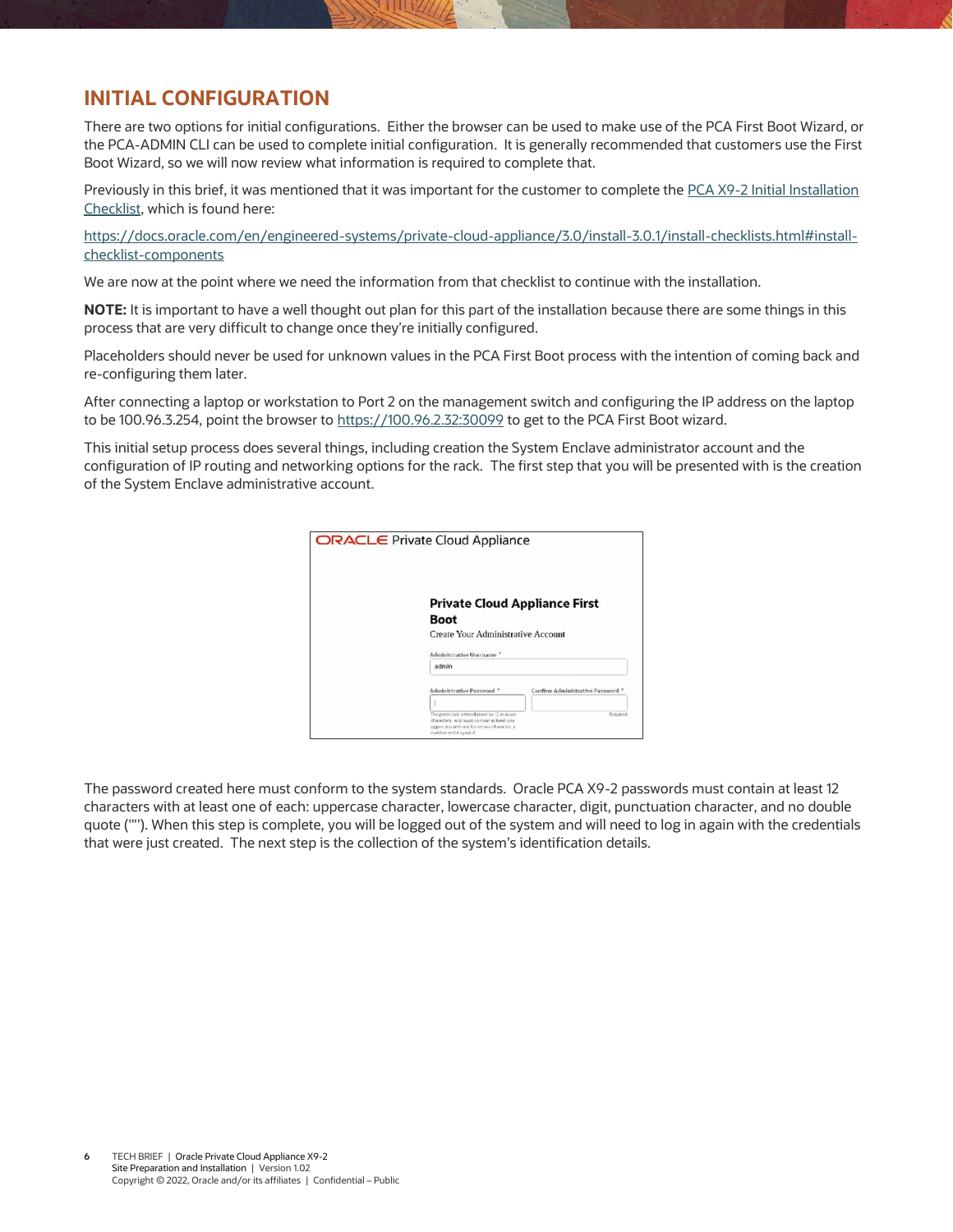|                          | Important<br>Once System Name and Domain are set, they CANNOT BE CHANGED.<br>Please enter and check these details carefully |              |          |  |
|--------------------------|-----------------------------------------------------------------------------------------------------------------------------|--------------|----------|--|
|                          | <b>Availability Domain</b>                                                                                                  |              |          |  |
| ad1                      |                                                                                                                             |              |          |  |
| System Name <sup>*</sup> |                                                                                                                             |              |          |  |
|                          |                                                                                                                             |              |          |  |
| Domain <sup>*</sup>      |                                                                                                                             |              | Required |  |
|                          |                                                                                                                             | $\mathbf{I}$ |          |  |
|                          |                                                                                                                             |              | Required |  |
| Rack Name                |                                                                                                                             |              |          |  |
| pca                      |                                                                                                                             |              |          |  |
| Description              |                                                                                                                             |              |          |  |
|                          |                                                                                                                             |              |          |  |

*Image 1: Appliance Details*

Completion of this step includes specifying the system name, the DNS domain used, and an optional system description. When this step is completed, there is a waiting period where the system is initialized with these identity changes.



*Image 2: Identity Initialization Message*

**NOTE**: Initialization may take up to 15 minutes. During this time, it is imperative that the browser window be left open. It will refresh every 30 seconds until initialization is complete.

After the services are restarted, a new certificate is generated for the system. When this happens, the servers will restart and the end user will need to reload their browser window, accept the new HTTPS certificate, and log in again.

| <b>Server Restarting</b>                                                                                               |                     |
|------------------------------------------------------------------------------------------------------------------------|---------------------|
| This window will be reloaded. You<br>may need to accept the self-signed<br>SSL certificate before signing in<br>again. | esh<br>۵            |
| <b>Reload</b>                                                                                                          | <b>CA has</b><br>ed |
| through the setup process.                                                                                             |                     |
|                                                                                                                        | Refresh             |

*Image 3: Server Restart Message*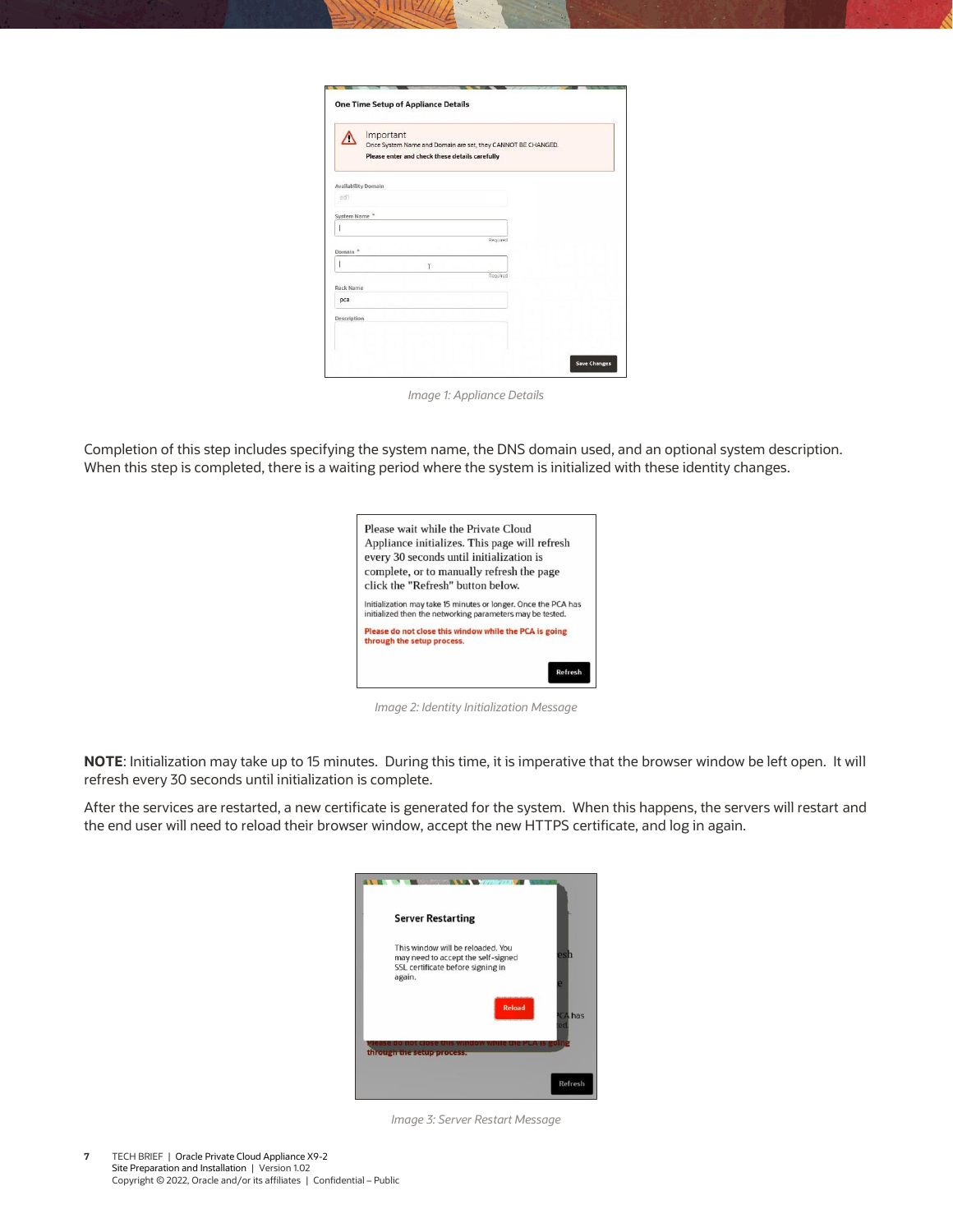The next step is the start of the networking section. The main decision specified here is if the system is going to use Static Routing or Dynamic BGP routing, which is a new option for the PCA X9. If we choose Static Routing, enter the up-link gateway's IP and VLAN, the Spine VIP, and the Uplink's HSRP group, if that is used.

| Ω                        | $\sqrt{2}$ | з                | ×   | ß                        | G                     | F          |
|--------------------------|------------|------------------|-----|--------------------------|-----------------------|------------|
| <b>Routing</b>           | Manageme   | Uplink           | NTP |                          | Admin Net DNS Servers | Public IPs |
| Routing Type *<br>Static |            |                  |     |                          |                       |            |
|                          |            |                  |     |                          |                       |            |
| Uplink Gateway *         |            |                  |     | Spine virtual IP *       |                       |            |
|                          |            |                  |     |                          |                       |            |
| C Enter a value.         |            |                  |     | S Enter a value.         |                       |            |
| <b>Uplink VLAN</b>       |            |                  |     | <b>Uplink HSRP Group</b> |                       |            |
|                          |            | $\sim$<br>$\sim$ |     |                          |                       | ∼          |
|                          |            |                  |     |                          |                       |            |

*Image 4: Static Routing Network Parameters*

Dynamic BGP routing is a new feature of the PCA X9. Since it is based on BGP, the options here will be familiar to those of that have worked with this routing protocol before.

| Uplink<br>Routing<br>Manageme | Admin Net DNS Servers<br><b>NTP</b> | Public IPs          |
|-------------------------------|-------------------------------------|---------------------|
| Routing Type *                |                                     |                     |
| Dynamid                       |                                     |                     |
|                               |                                     |                     |
| Peer1IP <sup>*</sup>          | Peer1 ASN <sup>*</sup>              |                     |
|                               | $\check{ }$                         | $\lambda$           |
| Regulred                      |                                     | Required            |
| Peer2 IP                      | Peer2 ASN                           |                     |
|                               |                                     |                     |
|                               |                                     |                     |
| <b>Uplink Gateway</b>         | Oracle ASN                          |                     |
|                               | 136025<br>$\checkmark$              |                     |
| <b>BGP</b> Topology           | <b>BGP KeepAlive Timer</b>          |                     |
| <b>MESH</b>                   | 60                                  | $\hat{\phantom{a}}$ |
| BGP HoldDown Timer            | <b>Enable MD5 Authentication</b>    |                     |
| 180<br>$\hat{\phantom{1}}$    | Disable                             |                     |

*Image 5: Dynamic Routing Parameters*

In this dialog, we will first put several parameters including the IP and ASNs (Autonomous System Numbers) for both peers, the gateway used. There are also some BGP configuration options, which include the topology used, and whether MD5 authentication is used. The Oracle ASN and the BGP keep-alive timers are both pre-populated.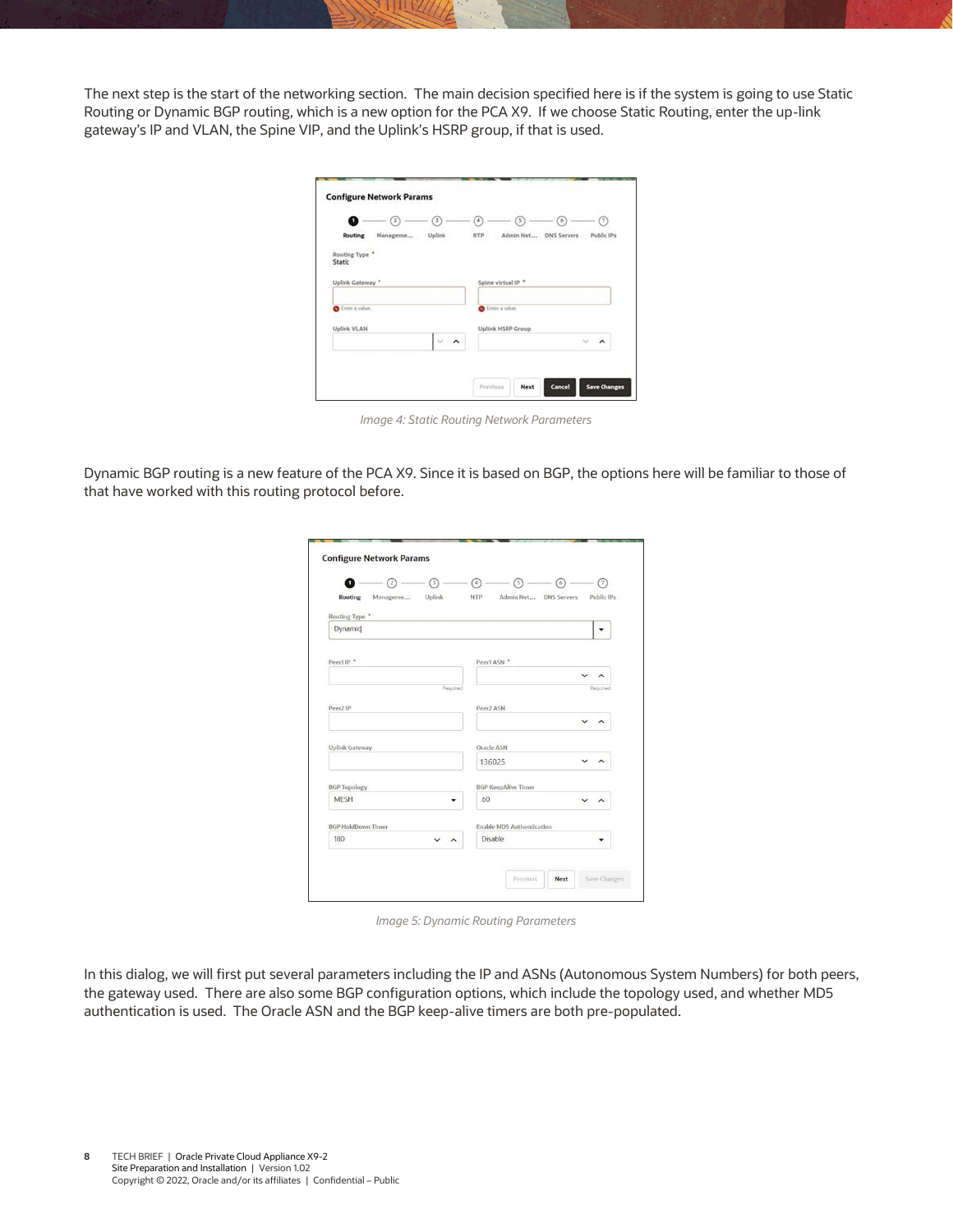Now we are getting into the standard networking configuration. Since the PCA X9-2 has three management nodes instead of the two that previous PCA systems had, we will need to put in the IP, the VIP, and the VIP hostname for all three of those here.

| 2<br>3                                                                          | ß<br>$\overline{4}$<br>$\overline{7}$<br>6<br>Admin Net<br><b>DNS Servers</b><br>Public IPs |  |  |
|---------------------------------------------------------------------------------|---------------------------------------------------------------------------------------------|--|--|
| <b>Routing</b><br>Uplink<br>Manageme<br>Management Node Virtual IP <sup>*</sup> | <b>NTP</b><br>Management Node VIP Hostname *                                                |  |  |
| Management Node 1 IP                                                            | Management Node 1 Hostname                                                                  |  |  |
| Management Node 2 IP                                                            | Management Node 2 Hostname                                                                  |  |  |
| Management Node 3 IP                                                            | Management Node 3 Hostname                                                                  |  |  |

*Image 6: Network Management Parameters*

Next, we configure the up-link information for the switches. We will need the customer's IP and netmask that will be used for both Spine switches, the up-link port speed (which defaults to 100 Gb), how many of them will be used, the MTU (which defaults to a jumbo frame of 9216), and finally FEC, which defaults to Auto.

| Routing<br>Manageme                           | <b>Uplink</b> | $\overline{4}$<br>$\overline{5}$<br><b>NTP</b> | 6<br>Admin Net DNS Servers                    | $\overline{7}$<br>Public IPs |
|-----------------------------------------------|---------------|------------------------------------------------|-----------------------------------------------|------------------------------|
| Spine1 IP [comma-separated list, no spaces] * |               |                                                | Spine2 IP [comma-separated list, no spaces] * |                              |
| Uplink Port Speed *                           |               | Uplink Port Count <sup>*</sup>                 |                                               |                              |
| 100                                           |               | $\overline{1}$                                 |                                               |                              |
| Uplink VLAN MTU *                             |               |                                                | Uplink Netmask [comma-separated list, no      |                              |
| 9,216                                         |               | spaces]                                        |                                               |                              |
|                                               |               |                                                |                                               |                              |
| <b>Uplink Port FEC</b>                        |               |                                                |                                               |                              |

*Image 7: Network Uplink Parameters*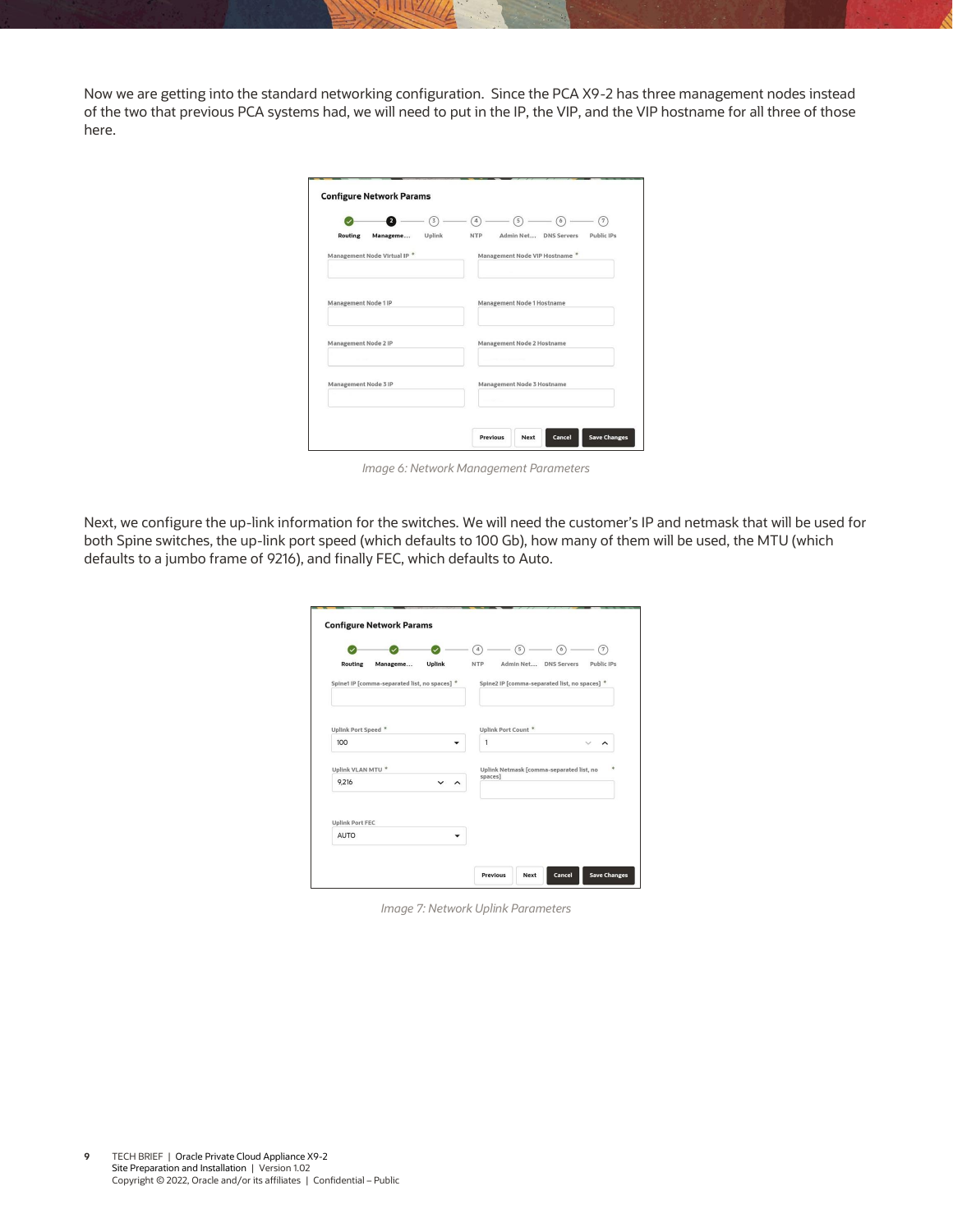Here we set up the NTP servers that the system will use. You can configure up to seven of them here and can enter them via IP addresses or as fully qualified hostnames.

|                     |                                                                    |               |            | ſs.                   | 6 | $\overline{7}$ |
|---------------------|--------------------------------------------------------------------|---------------|------------|-----------------------|---|----------------|
| <b>Routing</b>      | Manageme                                                           | <b>Uplink</b> | <b>NTP</b> | Admin Net DNS Servers |   | Public IPs     |
| Qualified Hostname) | NTP Servers (Enter up to 7 comma separated IP addresses or Fully * |               |            |                       |   |                |
|                     |                                                                    |               |            |                       |   |                |
|                     |                                                                    |               |            |                       |   |                |
|                     |                                                                    |               |            |                       |   |                |
|                     |                                                                    |               |            |                       |   |                |
|                     |                                                                    |               |            |                       |   |                |
|                     |                                                                    |               |            |                       |   |                |
|                     |                                                                    |               |            |                       |   |                |

*Image 8: NTP Information*

Earlier in this brief when cabling was discussed, it was mentioned that there is the option of whether or not you want to have a physically separately management network. It is highly recommend enabling the separate admin network. To do that select Enable, and then put in the speed and count of the admin ports you want to use. This is followed by the HSRP and VLAN info (if that is used), the MTU, whether FEC is used. Finally, specify the gateway IP, mask, and Spine IP addresses.

If a separate management network is not desired and the goal is to keep the data and management planes on the same physical path, simply select the Disable option.

|                                  |          |        |            | 6                     | $\circ$ | の          |
|----------------------------------|----------|--------|------------|-----------------------|---------|------------|
| Routing                          | Manageme | Uplink | <b>NTP</b> | Admin Net DNS Servers |         | Public IPs |
| Admin Networking                 |          |        |            | Admin Port Speed      |         |            |
| Enable                           |          |        |            | Admin Port Speed      |         |            |
| Admin Port Count                 |          |        |            | Admin HSRP Group      |         |            |
|                                  |          |        |            |                       |         |            |
| Admin VLAN                       |          |        |            | Admin Vlan MTU        |         |            |
|                                  |          |        |            |                       |         |            |
| Admin Port FEC<br>Admin Port FEC |          |        |            | Admin Gateway IP      |         |            |
| <b>Admin Netmask</b>             |          |        |            | Admin CIDR            |         |            |
| Admin Spine1 IP                  |          |        |            | Admin Spine2 IP       |         |            |
| Admin Spine Virtual IP           |          |        |            |                       |         |            |

*Image 9: Administrative Network Parameters*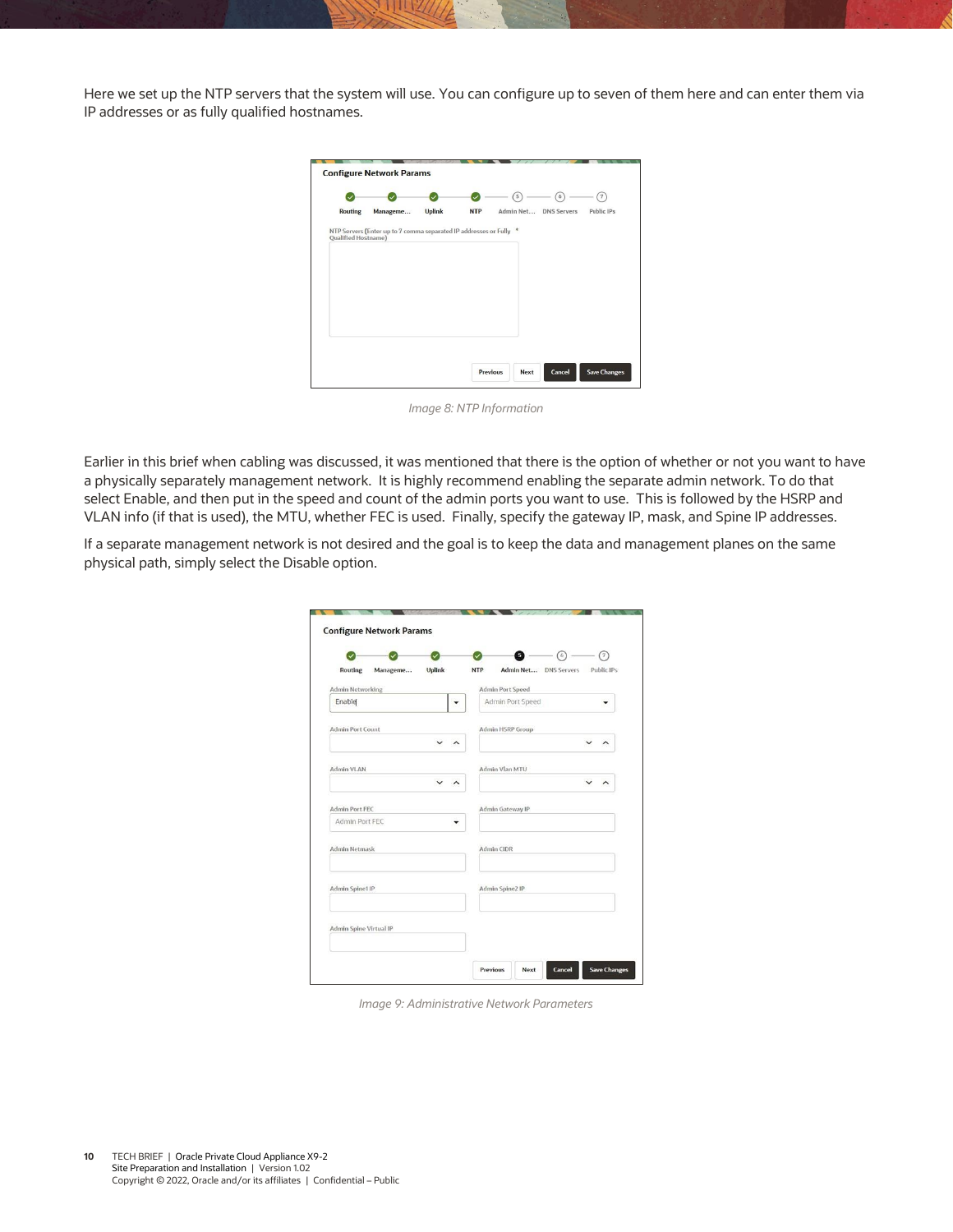One of the last steps is putting in the DNS servers that the system will use externally. To do that specify all three of them here.

|                     |          |        |            |                       | $\mathcal{T}$ |
|---------------------|----------|--------|------------|-----------------------|---------------|
| Routing             | Manageme | Uplink | <b>NTP</b> | Admin Net DNS Servers | Public IPs    |
| <b>DNS Server 1</b> |          |        |            |                       |               |
| <b>DNS Server 2</b> |          |        |            |                       |               |
| <b>DNS Server 3</b> |          |        |            |                       |               |
|                     |          |        |            |                       |               |

*Image 10: DNS Information*

Finally, we put in the public, or outside IP addresses that the system will use when VCNs are configured with an Internet Gateway later. Instances all have internal IP addresses, but for external access this is the pool from which those external IPs will come from.

| Routing                  | Manageme                                           | <b>Uplink</b> | <b>NTP</b> | Admin Net | <b>DNS Servers</b> | <b>Public IPs</b> |
|--------------------------|----------------------------------------------------|---------------|------------|-----------|--------------------|-------------------|
|                          | Public IP Ranges [no spaces]                       |               |            |           |                    |                   |
|                          | addresses that have access in on premise networks. |               |            |           |                    |                   |
| Object Storage Public IP |                                                    |               |            |           |                    |                   |

*Image 11: Public IP Range*

<span id="page-10-0"></span>Actual public IP addresses can be used here, but these will usually be private IP address blocks from inside the customer's internal data center network. Since these will be used quite a bit, and it is recommended to not under-budget the size of the block used here – it is better to have too many here than not enough. If there is a good idea of the VMs that will be running on the system, then it can be estimated how many external addresses you will need, plus some additional for unforeseen use.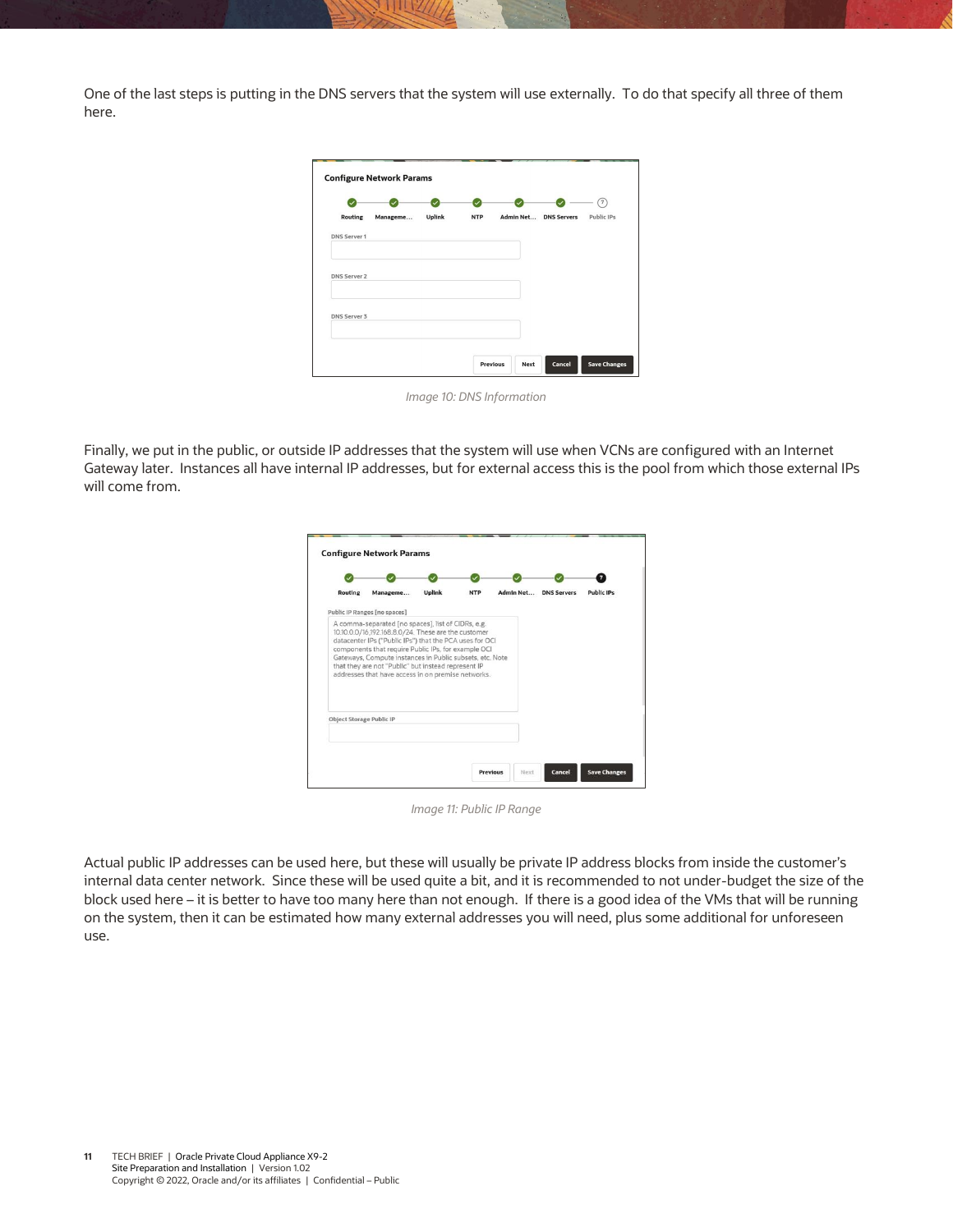## **INITIAL ADMINISTRATION**

Now that the system has finished its initial configuration, we are ready to start some of the initial administrative tasks that are necessary to complete before a system is ready for use.

Since the networking tasks are now done, there are two main browser interfaces that are accessible - the Customer Enclave UI and the Service Enclave UI. The Customer Enclave is the PCA X9-2's equivalent of what a typical OCI user would use, so any familiarity with the OCI Cloud Console will allow users to navigate and recognize the options available here with ease.

The Service Enclave, however, is an area of administration that a user of OCI cloud services would never use. Since this is an on-prem solution, there are certain kinds of administrative tasks must be available for customers to use.

For these initial administration tasks, the first thing to do is go into the Service Enclave.

The URL for the Service Enclave is https://adminconsole.pca-system.mydomain.com, where pca-system is the name specified in Image 1 above, and mydomain.com is the domain specified on that same step of the First Boot Wizard.

The ASR (Auto Service Request) interface will be the first thing that comes up after your initial login, as a reminder to configure it. Once ASR is configured, on subsequent logins you will go straight to the Dashboard.

After configuring ASR, the next thing we have to take care of are the Compute Nodes. Until now, the CNs have been in a "Ready to Provision" state, and we are at the point where we need to actually provision them and put them into service. To do this, navigate to the "Rack Units" tile on the dashboard, and find the CNs listed in the list of system hardware listed there. For each CN entry there is an Action icon on the right-hand side – select that and then "Provision" for each CN. More details on Compute Node Provisioning can be found in Chapter 2 ("Hardware Administration") of the Oracle Private Cloud Appliance Administrator Guide for Release 3.0.1, which can be found here:

#### <https://docs.oracle.com/en/engineered-systems/private-cloud-appliance/3.0/admin-3.0.1/adm-hardware.html>

The next administrative item to attend to in the SEUI is tenancy creation. Up to 8 separate tenancies can be created on the system. Normally there will be only one or two tenancies configured for each PCA X9. Additional tenancies can be created at any time, but at this point I recommend just creating the first one. Compartments can also be created inside of each Tenancy later in the Customer Enclave UI, just like in the OCI Cloud Console. More details on Tenancy Creation can be found in Chapter 4 ("Tenancy Management) of the Oracle Private Cloud Appliance Administrator Guide for Release 3.0.1, which can be found here:

#### <https://docs.oracle.com/en/engineered-systems/private-cloud-appliance/3.0/admin-3.0.1/adm-hardware.html>

For each Tenancy, there must be at least one administrative account created. The steps on how to create administrative accounts can be found in Chapter 3 ("Administrator Account Management") of the Oracle Private Cloud Appliance Administrator Guide for Release 3.0.1, which can be found here:

[https://docs.oracle.com/en/engineered-systems/private-cloud-appliance/3.0/admin-3.0.1/adm](https://docs.oracle.com/en/engineered-systems/private-cloud-appliance/3.0/admin-3.0.1/adm-accountmgmt.html#adm-account-create)[accountmgmt.html#adm-account-create](https://docs.oracle.com/en/engineered-systems/private-cloud-appliance/3.0/admin-3.0.1/adm-accountmgmt.html#adm-account-create)

Since one of the key design points of the PCA X9-2 is to achieve API parity with OCI, the OCI CLI can be used for all CLI operations in the Customer enclave. It is the same OCI CLI that is used with OCI. This can be installed on any system that can reach the management IP VIP of the PCA X9-2. Once installed, to test the OCI CLI with a PCA X9-2 the following statement can be used:

oci iam user list --compartment-id [TENANCY\_OCID]

This statement is useful at this point not because of the information that it will return. It is useful because it touches all of the PCA X9's internal Service Endpoints. When it provides a successful return, in addition to the user list it is also telling you that all of the internal services on the PCA X9 are running correctly.

Finally, you will switch over to the Customer Enclave UI and move on to the first operational tasks.

The URL for the Customer Enclave is https://console.pca-system.mydomain.com, where pca-system is the name specified in Image 1 above, and mydomain.com is the domain specified on that same step of the First Boot Wizard.

The first operational tasks in the Customer Enclave will include:

- Creating the first VCNs
- Creating the first subnets
- Importing the compute images that you want to use for your instances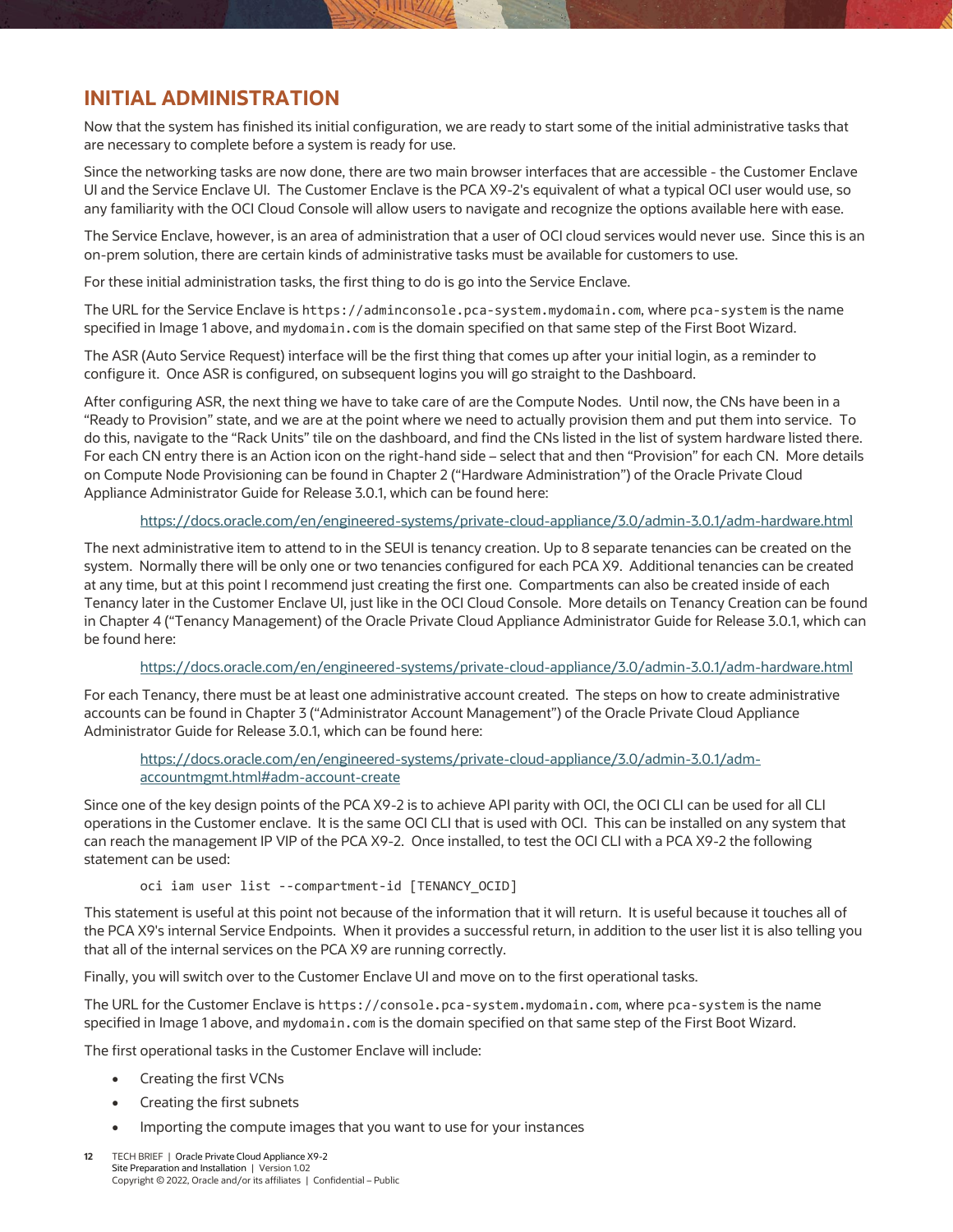<span id="page-12-0"></span>• Creating your first instances

It is recommended that your first instances be some test instances to make sure that everything is working as expected.

Details on how to complete these tasks are available in the Oracle Private Cloud Appliance User Guide for Release 3.0.1, which can be found here:

<https://docs.oracle.com/en/engineered-systems/private-cloud-appliance/3.0/user-3.0.1/index.html>

#### **SUMMARY**

In this technical document, we reviewed several very important steps to cover when planning and implementing a PCA X9-2 installation. For more information, please visit the Oracle PCA documentation, located at:

<https://docs.oracle.com/en/engineered-systems/private-cloud-appliance/index.html>

Here you will find the Concepts Guide, Installation Guide, Administrator's Guide, User Guide, Patching Guide, and many other extremely useful documents.